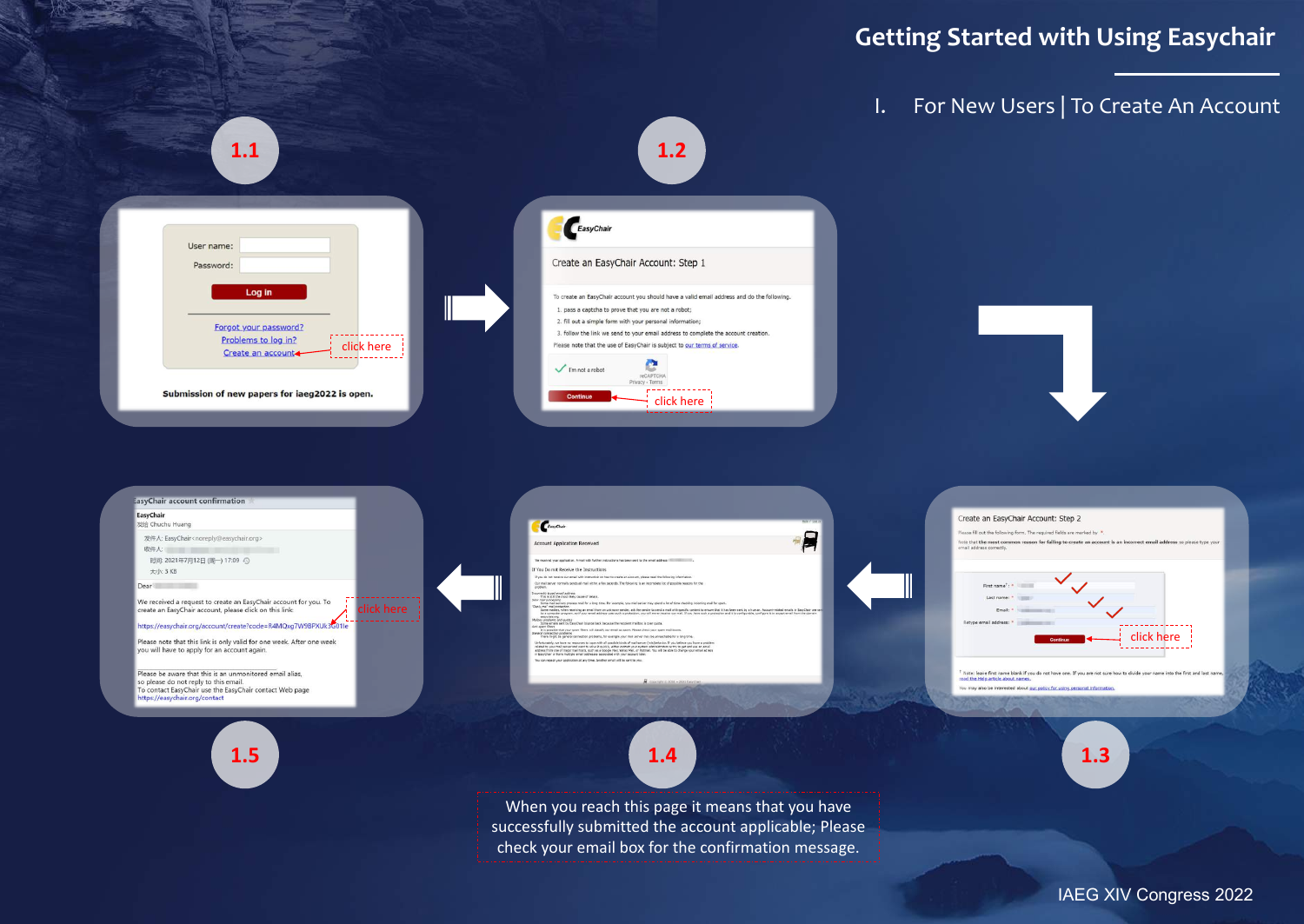| Create an EasyChair Account: Last Step |  |
|----------------------------------------|--|
|----------------------------------------|--|

Hello Chuchu Huang! To complete the creation of your account please fill out the following form. You should create the account within 30 minutes, otherwise you will have to fill out this form from scratch.

# **Getting Started with Using Easychair**

I. For New Users | To Create An Account



IAEG XIV Congress 2022

| Enter your personal data.   |                                                                                                                                                                                                                                                                                                          |
|-----------------------------|----------------------------------------------------------------------------------------------------------------------------------------------------------------------------------------------------------------------------------------------------------------------------------------------------------|
| First name <sup>+</sup> : * |                                                                                                                                                                                                                                                                                                          |
| Last name: *                |                                                                                                                                                                                                                                                                                                          |
| Organization:               |                                                                                                                                                                                                                                                                                                          |
| Country/region: *           |                                                                                                                                                                                                                                                                                                          |
| Your personal Web page      | The Web page is used to provide a link to it on some EasyChair pages, for example when you are mentioned as<br>an author in a published conference program. It is optional. Please do not use the Web page of your<br>organization here: if you fill this out, it should only be your personal Web page. |
|                             |                                                                                                                                                                                                                                                                                                          |
|                             | Enter your account information. Note that user names are case-insensitive                                                                                                                                                                                                                                |
|                             | User name impacie is available!                                                                                                                                                                                                                                                                          |
| User name:                  |                                                                                                                                                                                                                                                                                                          |
| Password:                   |                                                                                                                                                                                                                                                                                                          |

| <b>Account Created</b>                                        |  |
|---------------------------------------------------------------|--|
| Your EasyChair account has been created!                      |  |
| To log in and access iaeg2022 pages click here.<br>click here |  |

Now you are able to log in EasyChair with the account you just created



| <b>Service Service</b><br>_ |  |
|-----------------------------|--|
|                             |  |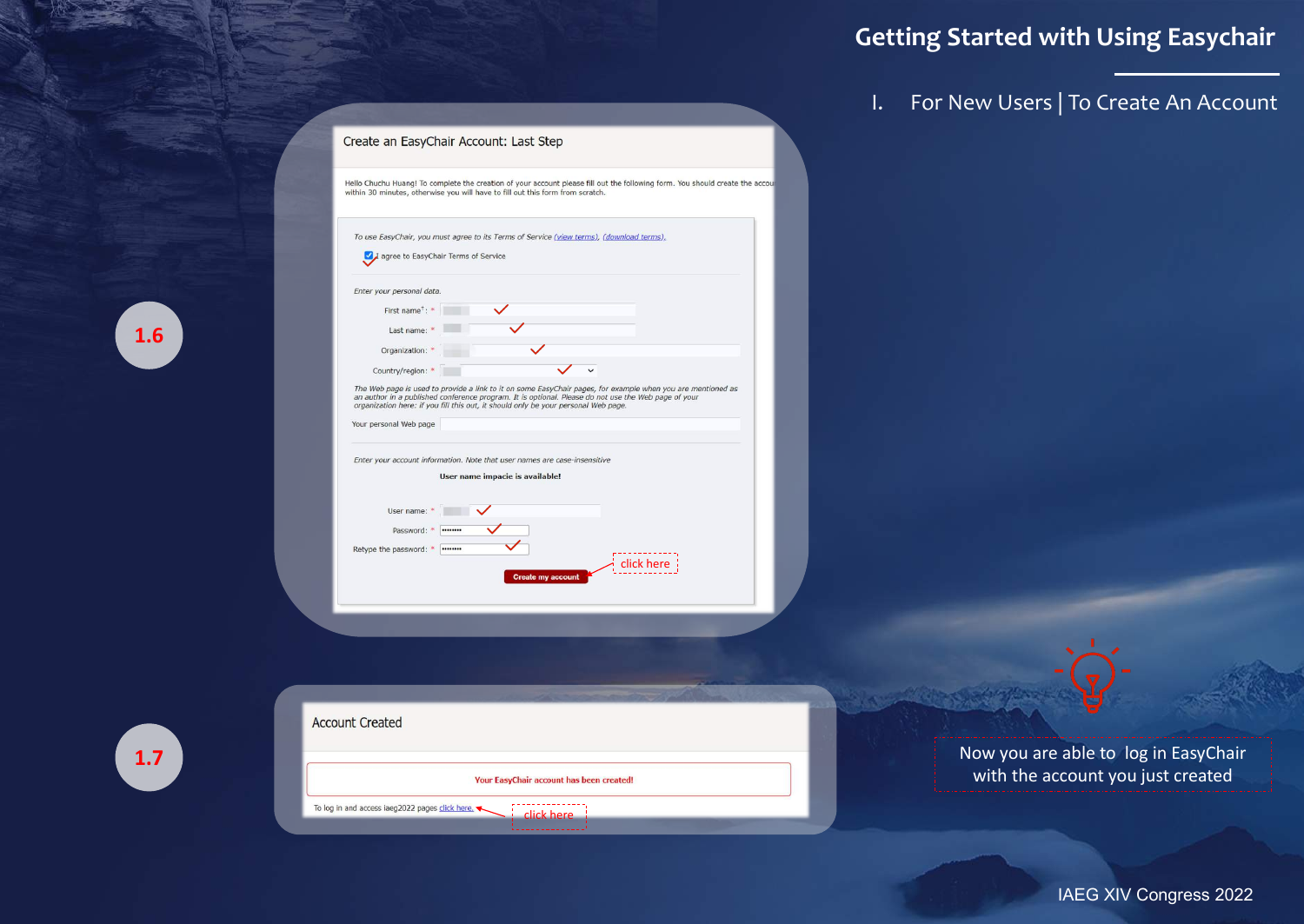# **Getting Started with Using Easychair**

## II. Make a new submission

IAEG XIV Congress 2022



|     |                                                | Click on the link to make submission(s) | 2.3 |                                                                                               |  |
|-----|------------------------------------------------|-----------------------------------------|-----|-----------------------------------------------------------------------------------------------|--|
|     |                                                |                                         |     | <b>Title and Abstract</b><br>The title and the abstract should be entered as plain tex        |  |
|     |                                                |                                         |     | Title: *                                                                                      |  |
|     |                                                |                                         |     |                                                                                               |  |
| 2.2 |                                                |                                         |     |                                                                                               |  |
|     |                                                |                                         |     | Abstract:                                                                                     |  |
|     | Author 1 (click here to add yourself)          |                                         |     |                                                                                               |  |
|     | First name <sup>+</sup> : *                    |                                         |     |                                                                                               |  |
|     | Last name: *                                   |                                         |     |                                                                                               |  |
|     | Email: *                                       |                                         |     |                                                                                               |  |
|     | Country/region: *                              | $\checkmark$                            |     | Keywords<br>Type a list of keywords (also known as key phrases of                             |  |
|     | Organization: *                                |                                         |     | specify at least three keywords.                                                              |  |
|     | Web page:                                      |                                         |     |                                                                                               |  |
|     | $\Box$ corresponding author                    |                                         |     | Keywords:                                                                                     |  |
|     | Author 2 (click here to add yourself)          |                                         |     |                                                                                               |  |
|     | First name <sup><math>\dagger</math></sup> : * |                                         |     |                                                                                               |  |
|     | Last name: *                                   |                                         |     | <b>Other Information</b>                                                                      |  |
|     | Email: *                                       |                                         |     |                                                                                               |  |
|     | Country/region: *                              | $\checkmark$                            |     | Presentation Type. * The committee will consid                                                |  |
|     | Organization: *                                |                                         |     | made as appropriate in the final program.<br>The abstract submitted in this theme is intended |  |
|     | Web page:                                      |                                         |     | review prior to the invitation and acceptance for I                                           |  |
|     | corresponding author                           |                                         |     | $\bigcirc$ Oral presentation                                                                  |  |
|     |                                                |                                         |     | $\bigcirc$ Poster presentation                                                                |  |